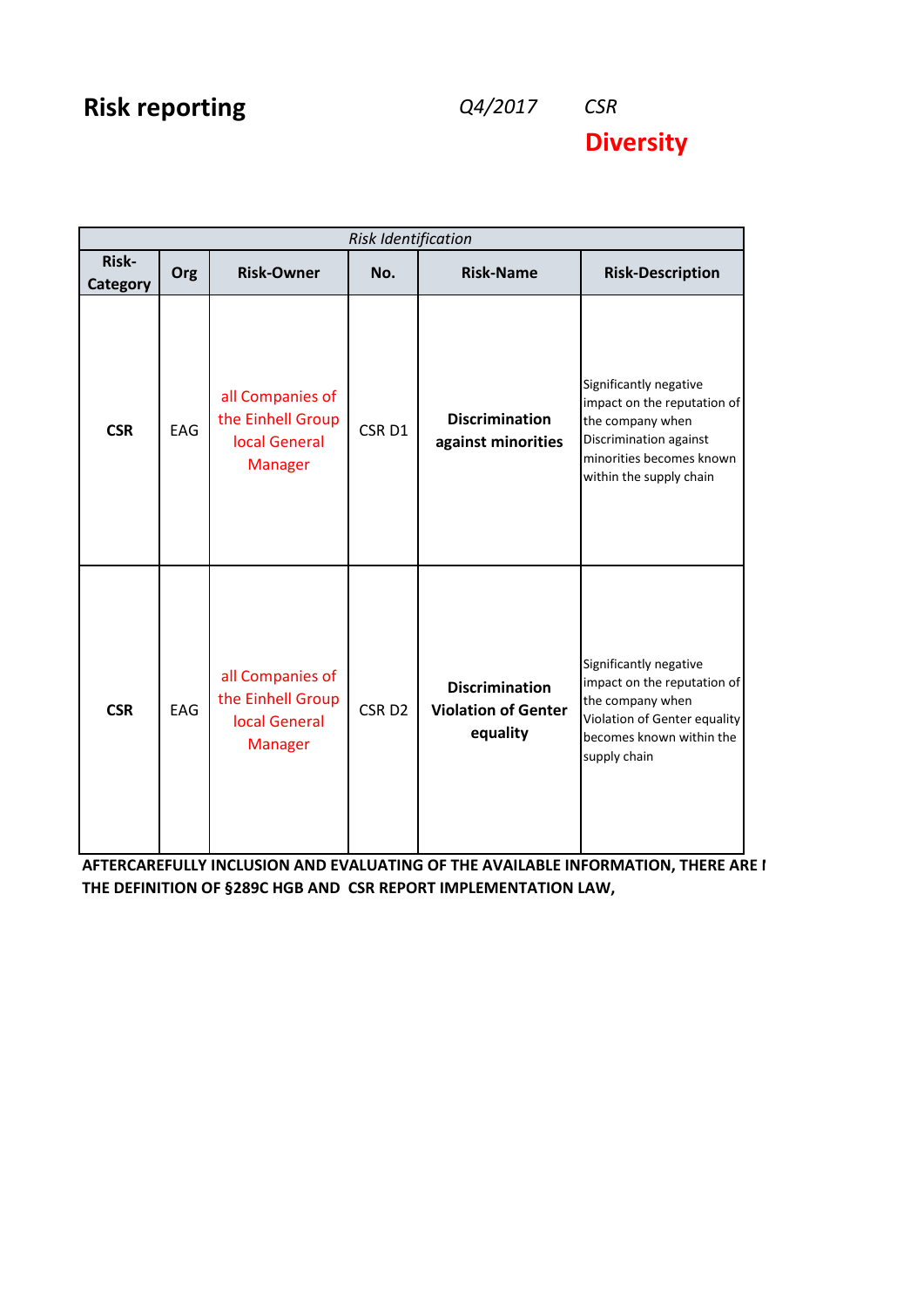## Impact: Likelihood:

1: insignificant 0-300 4: significant 1,2 k€ 2: small 300-600 k€ 5: critical 2,4-4,2m€ 3: moderate 0,6- 1,2m€ 2,4m€ 6: catastrophic >4,2m€

1: unimaginable, 0- 3% 2:unlikely, 4-10% 3:rare, 20-49%

4: Sometimes, 50- 69% 5:likely, 70-84% 6:frequent, 85-100%

|                     |                             |                | <b>Risk Analysis</b>    |                          |                       |                         |                 |
|---------------------|-----------------------------|----------------|-------------------------|--------------------------|-----------------------|-------------------------|-----------------|
| Impact<br>$(low)=1$ | <b>Impact</b><br>$(high)=6$ | <b>Impact</b>  | Likelihood<br>$(low)=1$ | Likelihood<br>$(high)=6$ | <b>Likelih</b><br>ood | Risk                    | <b>Strategy</b> |
| loss insignificant  | loss catastrophic           | $\overline{2}$ | unimaginable            | frequent                 | $\mathbf{1}$          | $\overline{2}$          | Avoid           |
| loss insignificant  | loss catastrophic           | $\overline{2}$ | unimaginable            | frequent                 | $\overline{2}$        | $\overline{\mathbf{4}}$ | Avoid           |

**AFTERCAREFULLY INCLUSION ASSESS INCLUSION AND INCLUSION TO THE CSR ASPECT Diversity ACCORDING TO** 

Þ